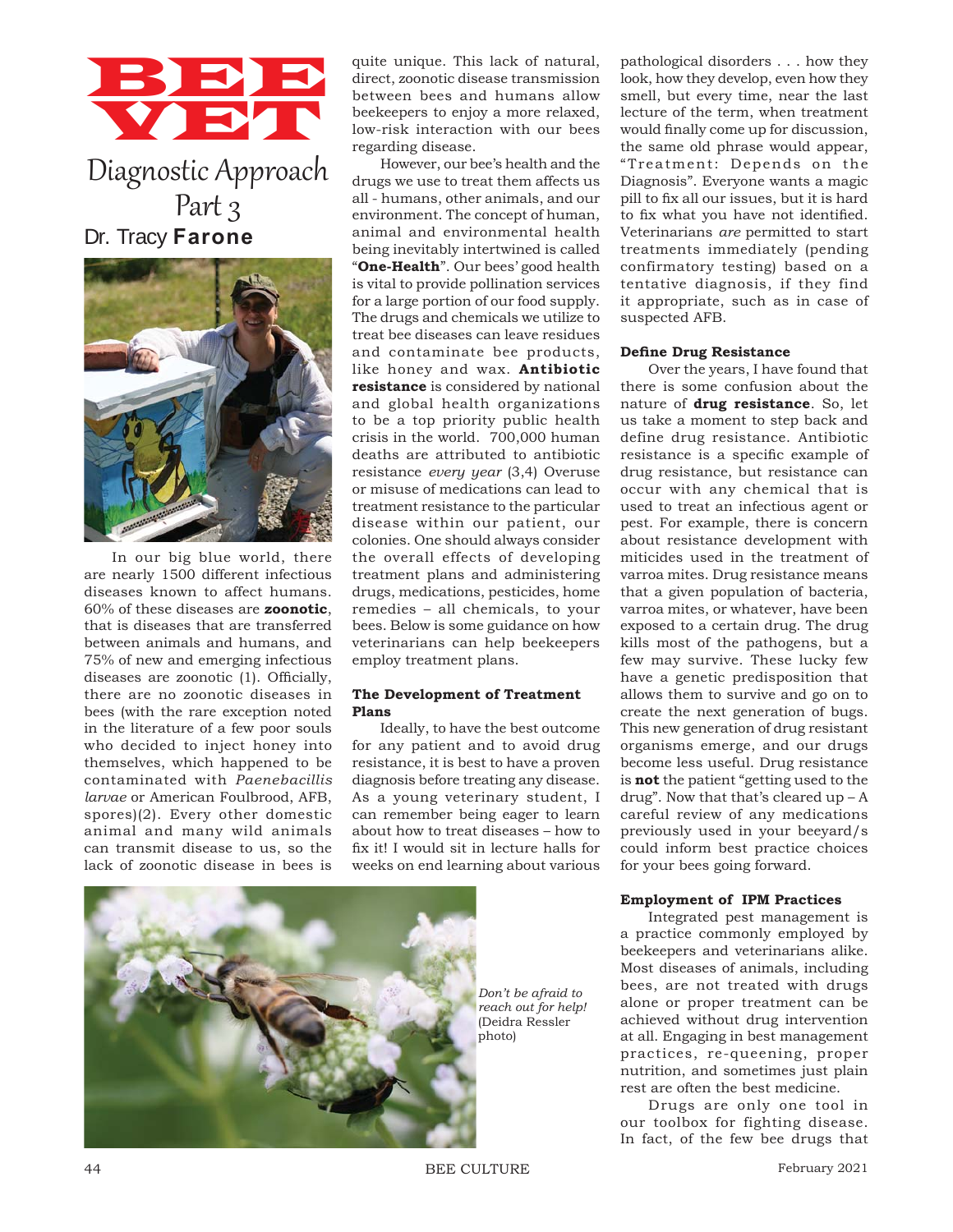require veterinary intervention, their effectiveness is only in part to nearly useless. Since antibiotics are not effective against AFB spores, burning is required or highly recommended for hives infected with AFB, and for *Melissococcus plutonius*, European Foulbrood (EFB), treatment with antibiotics is typically only used in severe cases and in conjunction with other IPM practices.

Good News: Most backyard beekeepers employing good biosecurity protocols should not have to use antibiotics because typically their bees are kept in one area (reducing stress and exposures). Also, luckily, AFB is a great example of an **endemic** disease. What is an endemic disease? Endemic disease is a disease that is ever present in a geographical area but typically in low, manageable levels. Due to the long surviving spores that AFB produces soil is contaminated. While data of AFB incidence can be difficult to obtain due to the stigma of this deadly disease, known prevalence data year to year only affects a small fraction of colonies. The literature supports that it is likely that many healthy hives exposed to AFB spores can manage the infection sub-clinically and remain asymptomatic.

# **Provision of VFDs and Prescriptions for Antibiotics**

Since 2017, the FDA has required a veterinary feed directive (VFD) or prescription from a veterinarian to administer medically important antibiotics to bees. The formulary is simple and limited. There are three approved drugs for use in bees, Oxytetracycline, Tylosin, and Lincomycin, available in 11 different

*Developing a treatment plan for*  Varroa *mites is of primary importance.*  (Deidre Ressler photo)



approved veterinary preparations. Only one drug, oxytetracycline, is approved for the treatment of *Melissococcus plutonius* (EFB) in either a VFD or prescription. For AFB, only oxytetracycline is approved in both VFD and prescription forms. Tylosin and Lincomycin can be used for AFB only by prescription.

Not every vet will agree to see bees. To better serve their clients, many veterinarians self-limit themselves to the species of animals they serve, because the scope of what we may cover is so vast. This is not uncommon and not intended to be exclusive. You would not call a cat clinic to see your goat, right? But how do you find a vet for bees? Here are a few suggestions. If you already have a local vet for your dog or horse or whatever, it does not hurt to ask if they are willing and able to see bees. The Honey Bee Veterinary Consortium (HBVC) **https://www. hbvc.org** has lists of vets by state that are willing to see bees. Your state's Department of Agriculture (DA) has state veterinarians who may have contact lists of vets willing to see bees. For example, in PA, I consult regularly with the PADA on bees and compiled a list of vets interested in seeing bees.

## **Proper Use and Withdraw Times**

 $\Rightarrow$ I cannot stress enough the importance of proper use of medication. Labels and indications for use must be followed. It is the law, but also good practice in providing the safest course of treatment for your bees, preventing drug resistance, and preventing residues in bee products. Many drugs, like antibiotics and miticides, cannot be used when honey supers are on or must be withdrawn four to six weeks before honey supers are added. This requires careful management planning and record keeping to achieve. For antibiotics, approved indications of these drugs can be used for prevention, control, and/or treatment of disease. This is of primary importance in the management of foulbrood in migratory and/or commercial operations.